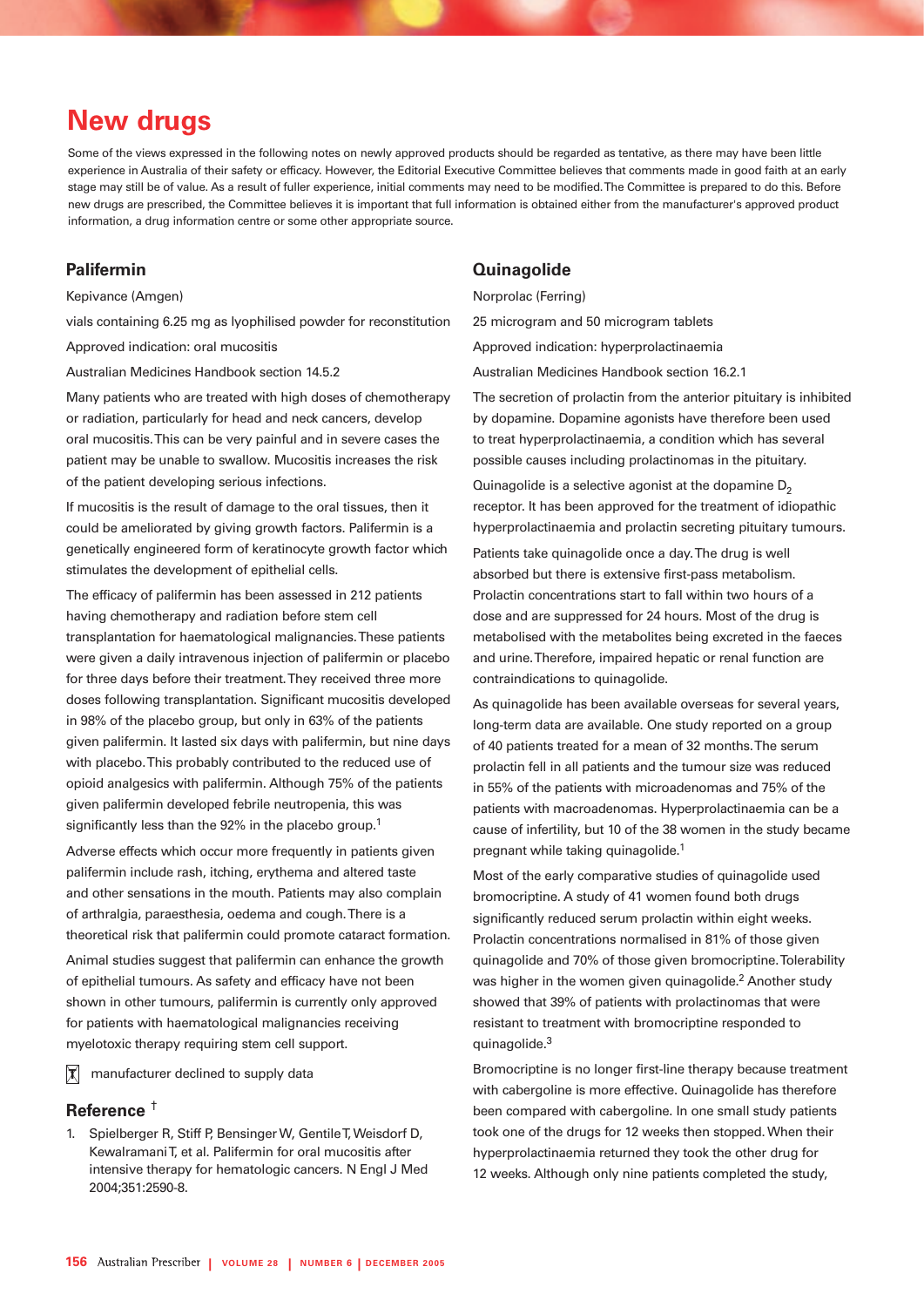there were significant differences in the duration of efficacy and tolerability favouring cabergoline.<sup>4</sup> A similar study stopped treating 39 patients with quinagolide after a year then, when their hyperprolactinaemia returned, treated them with cabergoline for a year. Cabergoline had a greater effect on tumour size and was better tolerated.<sup>5</sup>

The adverse effects of quinagolide include nausea, vomiting, headache and dizziness. Some of these symptoms improve after a few days of treatment. It is therefore recommended that quinagolide is taken with food at night and that treatment is introduced gradually. In some cases the dopaminergic action of quinagolide may cause an acute psychosis.

The once-daily dose and better tolerability give quinagolide an advantage over bromocriptine. Any differences between quinagolide and cabergoline are less clear. Cabergoline needs to be given less frequently and if the patient only needs one dose a week, a month's treatment will be cheaper than daily treatment with quinagolide.

 $\mathbf{T}$  $\mathbf{T}$  manufacturer provided all requested information

#### **References**

- 1. Schultz PN, Ginsberg L, McCutcheon IE, Samaan N, Leavens M, Gagel RF. Quinagolide in the management of prolactinoma. Pituitary 2000;3:239-49.
- 2. van der Heijden PF, de Wit W, Brownell J, Schoemaker J, Rolland R. CV 205-502, a new dopamine agonist, versus bromocriptine in the treatment of hyperprolactinaemia. Eur J Obstet Gynecol Reprod Biol 1991;40:111-18.
- 3. Morange I, Barlier A, Pellegrini I, Brue T, Enjalbert A, Jaquet P. Prolactinomas resistant to bromocriptine: long-term efficacy of quinagolide and outcome of pregnancy. Eur J Endocrinol 1996;135:413-20.
- 4. Giusti M, Porcella E, Carraro A, Cuttica M, Valenti S, Giordano G. A cross-over study with the two novel dopaminergic drugs cabergoline and quinagolide in hyperprolactinemic patients. J Endocrinol Invest 1994;17:51-7.
- 5. Di Sarno A, Landi ML, Marzullo P, Di Somma C, Pivonello R, Cerbone G, et al. The effect of quinagolide and cabergoline, two selective dopamine receptor type 2 agonists, in the treatment of prolactinomas. Clin Endocrinol 2000;53:53-60.

## **Sevelamer hydrochloride**

Renagel (Genzyme)

800 mg tablets

Approved indication: hyperphosphataemia in chronic renal disease

Australian Medicines Handbook section 7.8

Patients with end-stage renal disease are at risk

of hyperphosphataemia. This is associated with

hyperparathyroidism, bone resorption and increased mortality. One strategy to control hyperphosphataemia is to reduce the absorption of phosphate from the gut. This can be achieved with a binding agent such as calcium acetate.

Sevelamer is a polymer which binds phosphates in the gut. The complex is not absorbed, so serum concentrations of phosphate should fall. Patients take tablets with every meal, at a dose determined by the serum phosphorus. The target concentration is 1.78 mmol/L or less.

Several studies have compared sevelamer with calcium acetate. In one study 83 patients having haemodialysis took calcium acetate or sevelamer for eight weeks, then after a two-week washout, swapped to the other drug for eight weeks. The effects on serum phosphate were similar, but patients taking calcium acetate were more prone to develop hypercalcaemia.1

Another comparative study found that although patients given calcium acetate were more likely to develop hypercalcaemia, they were also more likely to reach the target phosphate concentration. This study concluded that calcium acetate should remain the treatment of choice, because of its significantly lower cost.2

The cost-benefit assessment may be changed if the results of an unpublished long-term study are confirmed. This study of more than 2000 patients found reduced mortality in elderly people and patients treated with sevelamer for more than two years. Although the benefit was significant in these sub-groups, there was no significant overall advantage over calcium-based phosphate binders.3

Although sevelamer causes less hypercalcaemia, it may cause more dyspepsia than calcium acetate. In a pooled analysis of 384 patients, 58 discontinued sevelamer because of adverse events. These included dyspepsia, abdominal pain, diarrhoea, nausea and vomiting. As sevelamer binds bile acids there is a theoretical possibility it could reduce the absorption of fat soluble vitamins.

Sevelamer reduces concentrations of low density lipoprotein cholesterol. This could help to prevent cardiovascular calcification in patients having haemodialysis, however this strategy is likely to be more expensive than giving calcium acetate and a lipid-lowering drug.<sup>2</sup> Until the long-term effects of sevelamer are clearer it seems likely that its use will be determined by its cost.

**T** manufacturer declined to supply data

## **References** \* †

- 1. Bleyer AJ, Burke SK, Dillon M, Garrett B, Kant KS, Lynch D, et al. A comparison of the calcium-free phosphate binder sevelamer hydrochloride with calcium acetate in the treatment of hyperphosphatemia in hemodialysis patients. Am J Kidney Dis 1999;33:694-701.
- 2. Qunibi WY, Hootkins RE, McDowell LL, Meyer MS, Simon M, Garza RO, et al. Treatment of hyperphosphatemia in hemodialysis patients: the Calcium Acetate Renagel Evaluation (CARE Study). Kidney Int 2004;65:1914-26.
- 3. http://www.genzyme.com/corp/investors/GENZ%20PR-072805.asp